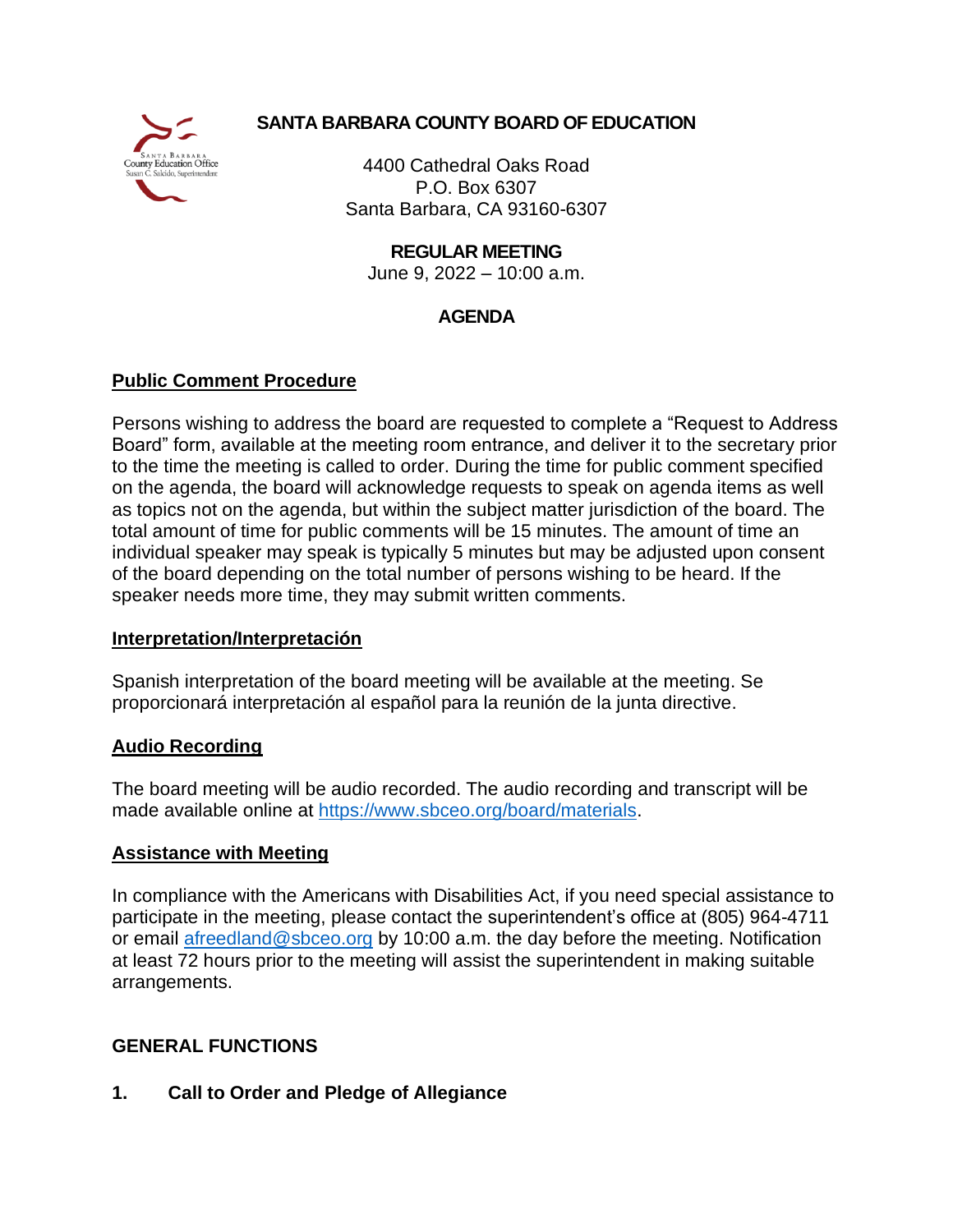#### **2. Spanish Interpretation/Interpretación**

Spanish interpretation of the board meeting will be available at the meeting. Se proporcionará interpretación al español para la reunión de la junta directive.

#### **3. Roll Call**

#### **4. Changes to the Agenda**

The president will announce any additions, deletions, or changes in the order of business on the agenda at this time.

#### **5. President and Board Comments**

#### **6. Public Comments**

The total amount of time for public comments will be 15 minutes. The amount of time an individual speaker may speak is typically 5 minutes, however, with board consent, and depending on the number of persons wishing to be heard, the president may increase or decrease the time allowed for individual speakers. If the speaker needs more time, they may submit written comments.

### **RECOGNITION**

#### **7. Special Recognition**

Special recognition of Debbie Breck, Administrator of Internal Services.

## **INFORMATION ITEMS**

## **8. Summary of SBCEO's Support for Continuous Improvement in Districts**

Assistant Superintendent of Curriculum and Instruction Ellen Barger will present a summary to the board on how the Santa Barbara County Education Office supports districts in implementing Article 4.5 of the Education Code: Local Control and Accountability Plans and the Statewide System of Support. SBCEO supports districts by reviewing their Local Control and Accountability Plans (LCAPs), providing Differentiated Assistance, and collaborating with the California Collaborative for Educational Excellence, other lead agencies and county superintendents. This is being presented as an information item, and must be presented at the same board meeting at which the SBCEO LCAP is being considered for approval, per Education Code 52066.

#### **9. LCAP Local Indicators Report** (Attachment)